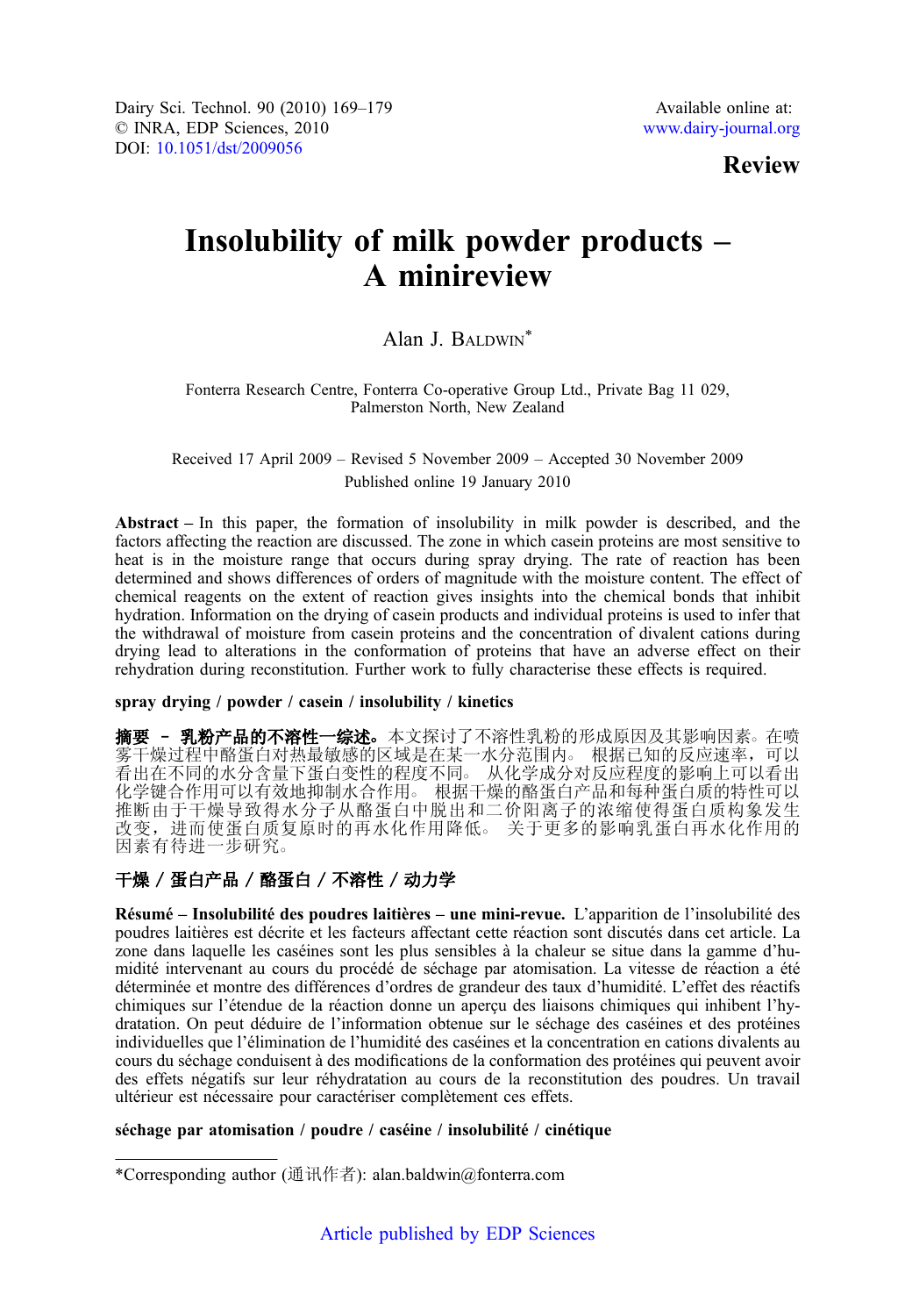#### 1. MILK COMPONENTS

The major components of milk are carbohydrate (lactose, in solution), fat (colloidal emulsion), minerals (in solution and in the casein micelles), whey proteins (20% of the protein) and casein proteins. Proteins are formed from a number of amino acids; the hydrophilicity of these groups is estimated to range from 0 kcal·mol<sup> $-1$ </sup> for glycine to 22.3 kcal·mol<sup>-1</sup> for arginine  $\overline{111}$ . The backbone of the chain is also hydrated. The whey proteins exist in milk as small units (monomers or dimers). During the heat treatment of milk, at the beginning of the evaporation process, the whey proteins change their conformation, associate and may react with  $\kappa$ -casein [\[10](#page-9-0), [37](#page-10-0)].

Most of the casein in milk exists as micelles, with an average diameter of about 200 nm [\[12](#page-9-0)]. Some models have proposed arrangements of the proteins within the micelle as clusters or sub-micelles  $[16, 25, 45]$  $[16, 25, 45]$  $[16, 25, 45]$  $[16, 25, 45]$  $[16, 25, 45]$  $[16, 25, 45]$ , but the physical arrangement is still subject to much debate [\[12](#page-9-0), [40\]](#page-10-0). One of the models of casein in milk is as a cluster of several hundred casein molecules, with the proteins arranged with a dense hydrophobic core, in which most of the hydrophobic parts of the casein molecules are buried, and a more loosely packed hydrophilic outer layer, containing most of the acidic (carboxylic and phosphoric) groups and some of the basic groups [\[47\]](#page-10-0). What is agreed is that the micelles are stabilised in water by the hydrophilic portions of κ-casein, and to a lesser extent β-casein, proteins. It has been clearly demonstrated that the hydrophilic "tail" of κ-casein on the surface of the micelle stabilises the micelle in solution.

A number of effects come into play as water is removed and the concentration of the milk is increased  $[48]$  $[48]$  $[48]$ . The charged species move closer and are more likely to interact. The salt equilibria change with concentration. However, the calcium activity increases only slightly, because calcium

phosphate is saturated in milk and the quantity of calcium associated with the casein micelles increases. The ratio of monovalent cations to divalent cations increases. The pH decreases somewhat. Because of these changes in the ionic environment, the orientation of the protein chains may change.

The milk powder industry can be regarded as comprising the steps of removing most of the water (dehydration), prolonged storage and then replacing the water (hydration), with the components restored to close to their original state. With reconstitution in water at ambient temperatures and soluble proteins, the system can take 2 or 3 h to equilibrate to near the final equilibrium values of ionic calcium and phosphorus [[5,](#page-8-0) [32](#page-9-0)]. The equilibration of components usually takes place with soluble particles, as, over the years, the drying conditions for skim milk powder (SMP) have been optimised. In this paper, we are concerned with the role of the hydration of the caseins in milk powders when the conditions are not as ideal, either because of the particular drying conditions used or because of the considerably higher protein content of the product. In spray drying, the whey proteins are generally unaffected [[23](#page-9-0)], and the insoluble material arising from drying is primarily casein [\[31](#page-9-0)].

Reconstitution of milk powders may be undertaken at temperatures ranging from 5 °C (milk extension) to ambient temperature (recombining and laboratory tests) to 40–55 °C in commercial recombining operations (optimum temperature) [\[4](#page-8-0), [14\]](#page-9-0). Consumer reconstitution is undertaken over the temperature range from 5 °C for water from the refrigerator to 85 °C for boiling water poured into a container. The extent to which milk powders are insoluble in water has traditionally been measured in the milk powder industry using an insolubility test (solubility index, SI), originally developed by the American Dry Milk Institute [[3](#page-8-0)] and adopted by the International Dairy Federation [\[27\]](#page-9-0). Powder is reconstituted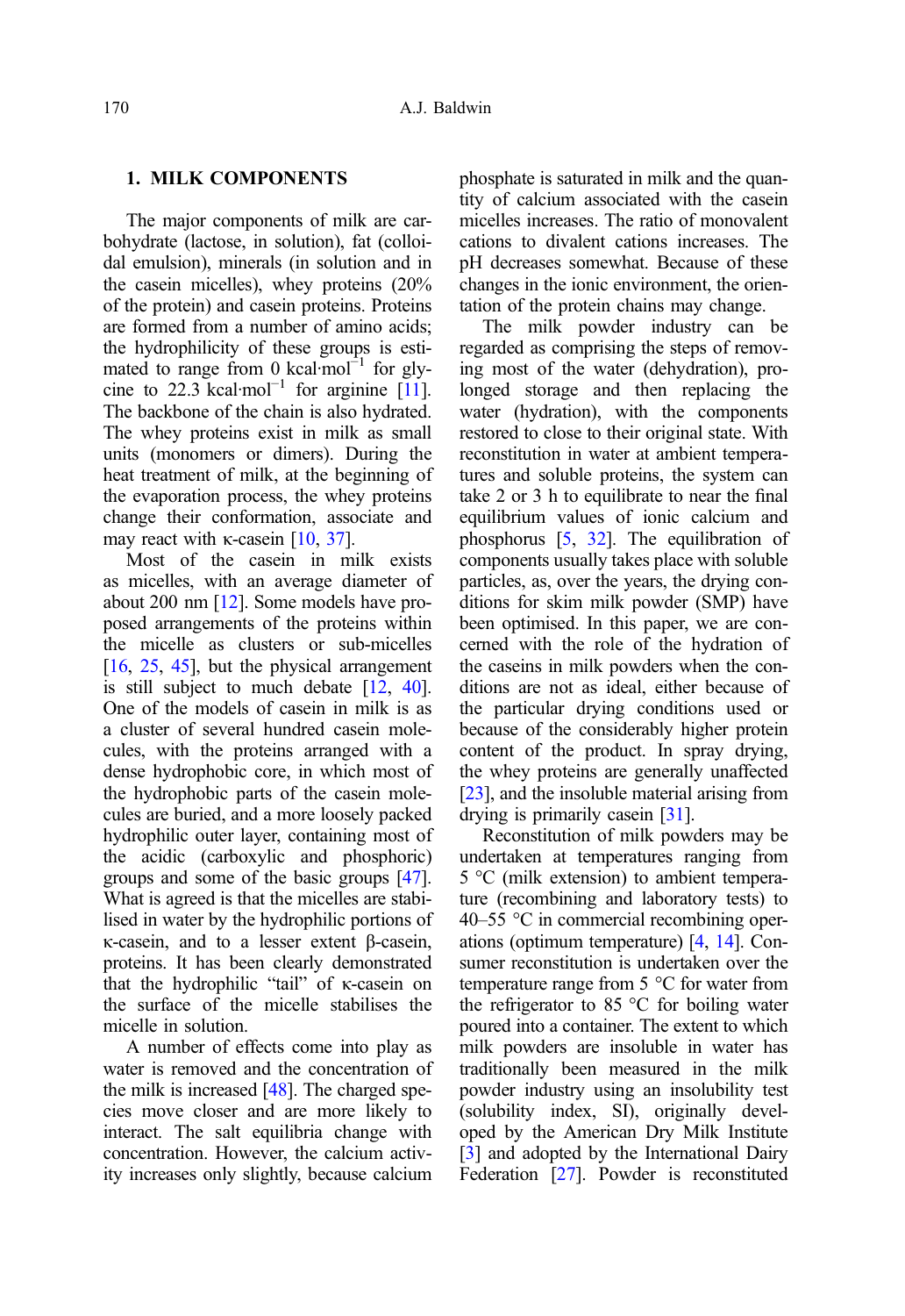in water at ambient temperature (24 °C) with a high-speed mixer for 90 s. The undissolved particles are measured by centrifuging the solution and measuring the sediment volume (in millilitres) in tapered and graduated centrifuge tubes. A test based on measuring the total solids of the total solution and the supernatant has been employed in the protein industry [[6](#page-8-0), [35\]](#page-10-0).

In this paper, the insolubility phenomenon of milk powder in ambient temperature water  $(24 \degree C)$  is quantified, and possible explanations for its occurrence are explored. Included within the scope of milk powder are (a) the traditional milk powder products (SMP and whole milk powder (WMP)) and (b) the higher milk protein products such as milk protein concentrate  $(MPC<sup>1</sup>)$  made by membrane processes [\[8\]](#page-8-0) and native phosphocaseinate products [[43](#page-10-0)].

#### 2. CHARACTERISATION OF THE INSOLUBILITY REACTION

The effect of heat on casein has been investigated at laboratory scale. Pioneering work was done by Wright [\[49\]](#page-10-0); he assembled the rates of insolubility formation for powder at a moisture content of 13% and for evaporated milks in the range of 62–72% moisture (28–38% total solids) and estimated the rates at intermediate moisture contents. More recently, a few studies have been done on dry powders [\[29,](#page-9-0) [36](#page-10-0)]. However, it is difficult to study experimentally the intermediate moisture zone.

Studies of the insolubility phenomenon were undertaken at the Fonterra Research Centre. Moist material was produced using SMP and MPC70 as base products. With the moist materials, the reaction followed an S-shaped curve, starting slowly, accelerating rapidly and then levelling off, as illustrated in Figure 1. The reaction curve



Figure 1. SMP (moisture content 23 g·100 g product−<sup>1</sup> ) heat treated at 30 °C. Development of SI (mL) with heating time (min).

illustrated is typical of the behaviour exhibited by moist milk powder material.

Several different techniques were used to form the moist materials. Humidification was best suited to producing a product with a moisture content of up to about 10 g·100 g product−<sup>1</sup> . Freeze drying produced materials in the required moisture range. However, as the materials showed a wide range of moisture content depending on the position on the drier tray, an equilibration step was required. It was found that adding powder to a reconstituted concentrate was the method that gave the most control over the final moisture content of the powder.

Products with moisture contents (wet basis) in the range from 10 to 55 g $\cdot$ 100 g product−<sup>1</sup> were produced. The rates of development of insolubility in the moist products were studied in the temperature range from 5 to 55  $^{\circ}$ C; at any higher temperature, the rates of reaction were too fast to follow with the test procedure employed. The SI sediments (24 °C) were expressed on the basis of dry matter in the moist products. The rates of development of insolubility in SMP are shown in [Figure 2](#page-3-0) [\[9](#page-9-0)].

The trials with different moisture contents demonstrated that the zone of moisture for maximum sensitivity to heat was from 15 to 40 g water·100 g product−<sup>1</sup> . To reach <sup>1</sup> MPC70, 70% protein; MPC85, 85% protein. an insolubility of 6 mL at 50 °C took 50 h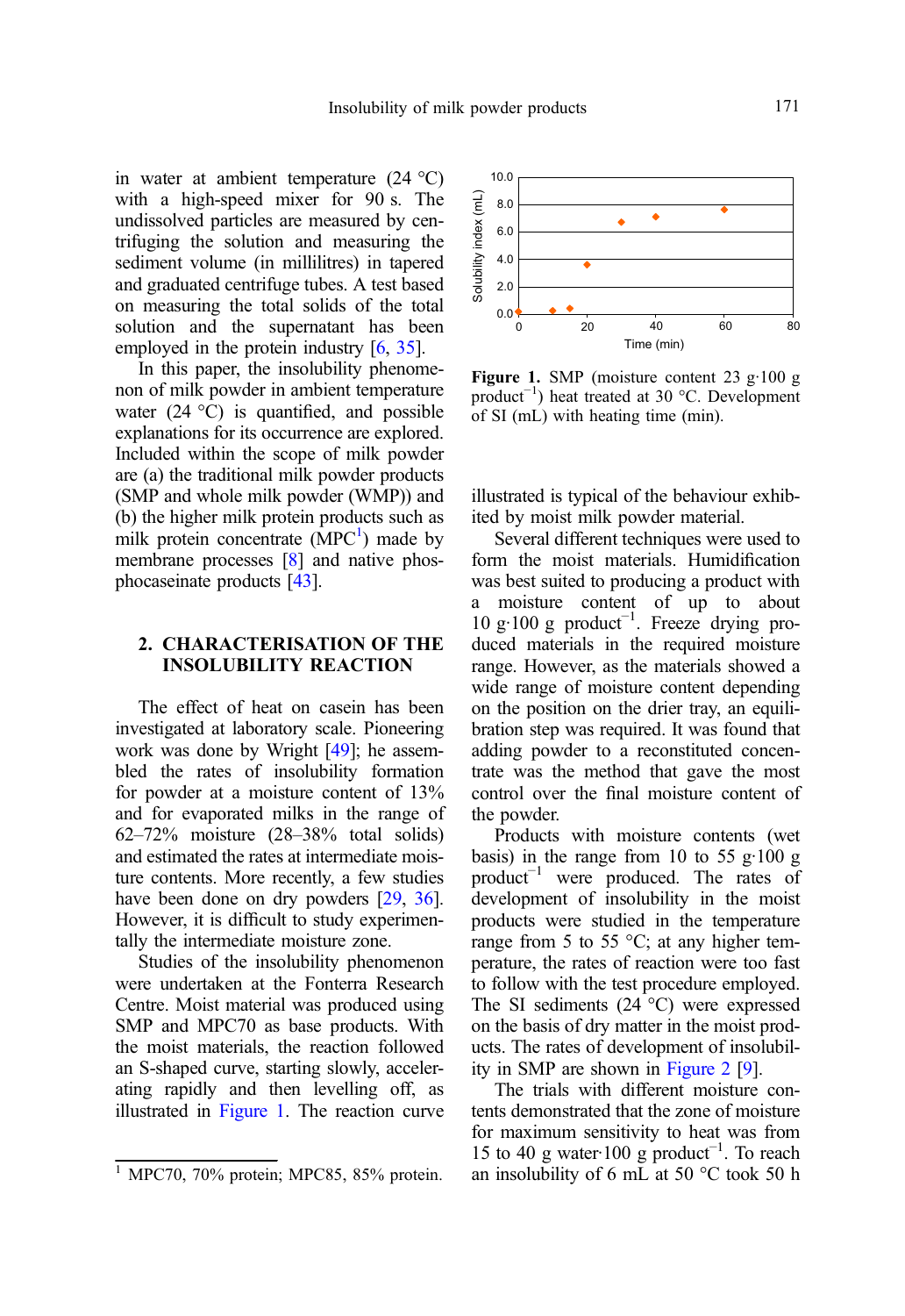<span id="page-3-0"></span>

Figure 2. Rate of development of insolubility in SMP. Reprinted from [\[9\]](#page-9-0).

in concentrate and 70 days in dry powder compared with 10 min in the sensitive zone. Thus, in the moisture-sensitive zone, the rates of insolubility development at 50 °C were 100 times faster than those in concentrate and 10 000 times faster than those in dry powder.

The reaction rate was faster with higher protein contents. It was found [\[9\]](#page-9-0) to be 10 times faster with MPC70 (double the protein content of SMP) than with SMP.

The effect of temperature on the rate of development of insolubility followed an Arrhenius plot (correlation coefficients  $r^2 = 0.98$  or greater), yielding temperature coefficients of 2–3 per 10  $^{\circ}$ C [\[9](#page-9-0)]. The temperature coefficients allow estimates of rates of insolubility formation to be made at temperatures higher than those used for the measurements. The information can thus be used in computational fluid dynamic models to simulate insolubility effects in pilot plant and commercial equipment.

#### 2.1. Behaviour of moist material

The moist product was stored at −85 °C. When it was stored at  $-18$  °C (255 K), slow increases in insolubility with storage time were observed. For instance, with a product of moisture content 36 g·100  $g^{-1}$ , fresh material had an SI of 0.2 mL, whereas a 4-day-old material had an SI of 3.0 mL. Water may still be active at  $-18$  °C, as it has been deduced that the water associated with proteins freezes at very low temperatures [\[30](#page-9-0)].

The texture of the material determines how it can be processed. At a moisture content of 19  $g \cdot 100 g^{-1}$ , the material was brittle and could be easily grated. At a moisture content of 25  $g \cdot 100 \frac{g}{1}$ , the material, after treatment for 2 h at −18 °C, could be grated; the final product was like breadcrumbs. At a moisture content of 35  $g \cdot 100 g^{-1}$ , the material was pliable but sticky. At higher moisture contents  $(40 \text{ g} \cdot 100 \text{ g}^{-1})$ , the material was soft, could be extruded through an icing piping bag and had a very sticky surface. The stickiness of the materials reflected either lactose above the glass transition temperature [[41](#page-10-0)] or, for high protein products, unsatisfied bonds [\[15\]](#page-9-0).

#### 3. HYDRATION OF DAIRY PROTEIN PRODUCTS

#### 3.1. Spray drier settings

The insolubility of SMP in drying plants is mainly controlled by two means [\[22](#page-9-0), [38\]](#page-10-0): (a) control of the temperature of the air in the drying chamber to influence the temperatures experienced by the droplets; products made with low temperatures exhibit improved solubility and (b) a decrease in particle size, which affects the drying time of the particle. A large change in atomisation requires large increases in energy and leads to markedly changed powder properties; SMP becomes dusty and WMP becomes more cohesive.

Similar principles to those for drying SMP can be applied for drying high protein products such as MPC, but the materials are more sensitive and both drying time and drying temperature should be optimised [[9](#page-9-0)]. With optimised conditions, soluble high protein materials can be obtained. However,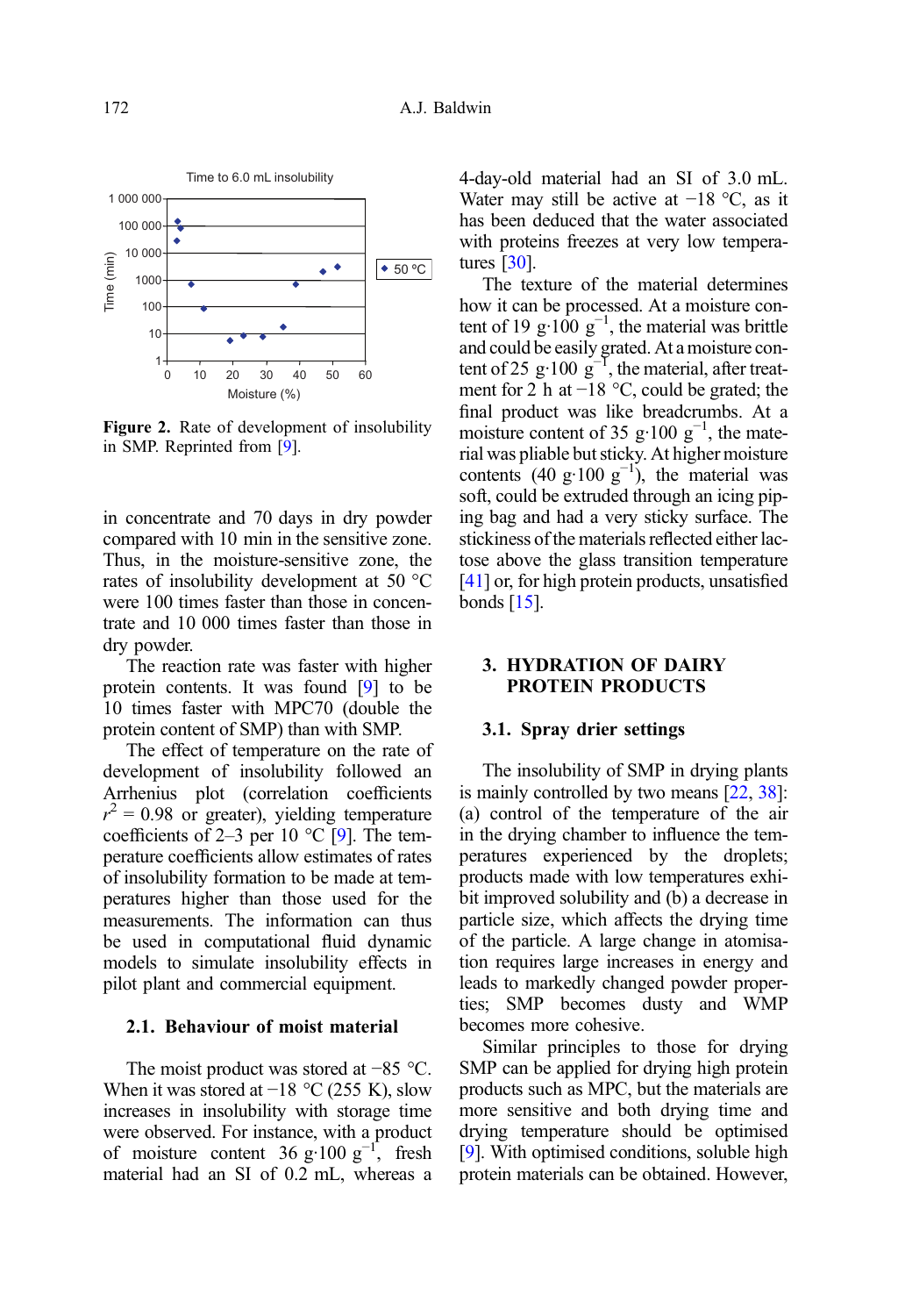these materials show a decrease in solubility with storage time  $[6]$ , and this loss is very dependent on the storage temperature.

#### 3.2. Particle solubilisation

When particles become less soluble, they are visible in the reconstituted powder solution. The effects of the insolubility on the delay in solubilisation can be measured by the particle size distributions of the reconstituted liquids. The particles may take up to 8 h or longer to dissolve [[17](#page-9-0), [28,](#page-9-0) [33](#page-9-0)]. Using laser light scattering, two protein powders differing in solubility test results showed marked differences in their size distributions (Fig. 3) 15 min after the start of reconstitution. One powder was still totally in the particulate region, greater than 1 μm, whereas the other powder was predominantly in the sub-micron micellar region. The hydrating but undissolved particles were of similar size to the particles in the original powder<sup>2</sup>.

#### 3.3. Bonding of proteins

The bonds causing the delay of solubilisation of SMP and MPC particles have been investigated.

McKenna [\[33\]](#page-9-0) studied transmission electron micrographs of liquids from the different stages of manufacture of MPC85 and of reconstituted powders from a storage trial. He observed movement of some protein out of the micelle and a monolayer of close-packed micelles ("skin") at the surface of the particles. He postulated the crosslinking of micelles by non-micellar proteins and by the close association of micelles at the surface.

In SDS-PAGE (sodium dodecyl sulphate and polyacrylamide gel electrophoresis) investigations of freshly dried and stored MPC, it was found that the insolubility



**Figure 3.** Particle size distributions of  $(-)$ mostly soluble MPC85 and (…….) mostly insoluble MPC85, determined using a laser light scattering instrument. (Malvern Instruments Mastersizer 2000 with Hydro 2000 liquid cell, dispersant water, particle refractive index =  $1.36$  and absorption =  $0.001$ .)

did not arise from covalent bonding and therefore it was deduced to be due to weak non-covalent bonds – hydrophobic interactions or hydrogen bonds – that were dissociated by the SDS [\[6,](#page-8-0) [24](#page-9-0)].

The insolubility in the reconstitution process was investigated directly by determining the effects of adding reagents in place of reverse osmosis water in the dissolution step of the SI test. SMP heat treated in the laboratory was treated with the reagents such as urea, dithiothreitol (DTT), SDS, Tween 20 and sodium citrate. The concentrations and the bonds that were broken are given in [Table I](#page-5-0) [\[46\]](#page-10-0).

The results at (a) an initial stage of insolubility formation and (b) mid-way through the process are given in [Figure 4](#page-6-0) (Baldwin, unpublished results, 2002). In the initial stages of the insolubility formation, sulphydryl, ionic and hydrogen bonds and hydrophobic interactions all appeared to be involved.

 $\frac{2}{2}$  Determination of powder particle size by laser light scattering in air, refractive index  $= 1.46$ and absorption  $= 0$ .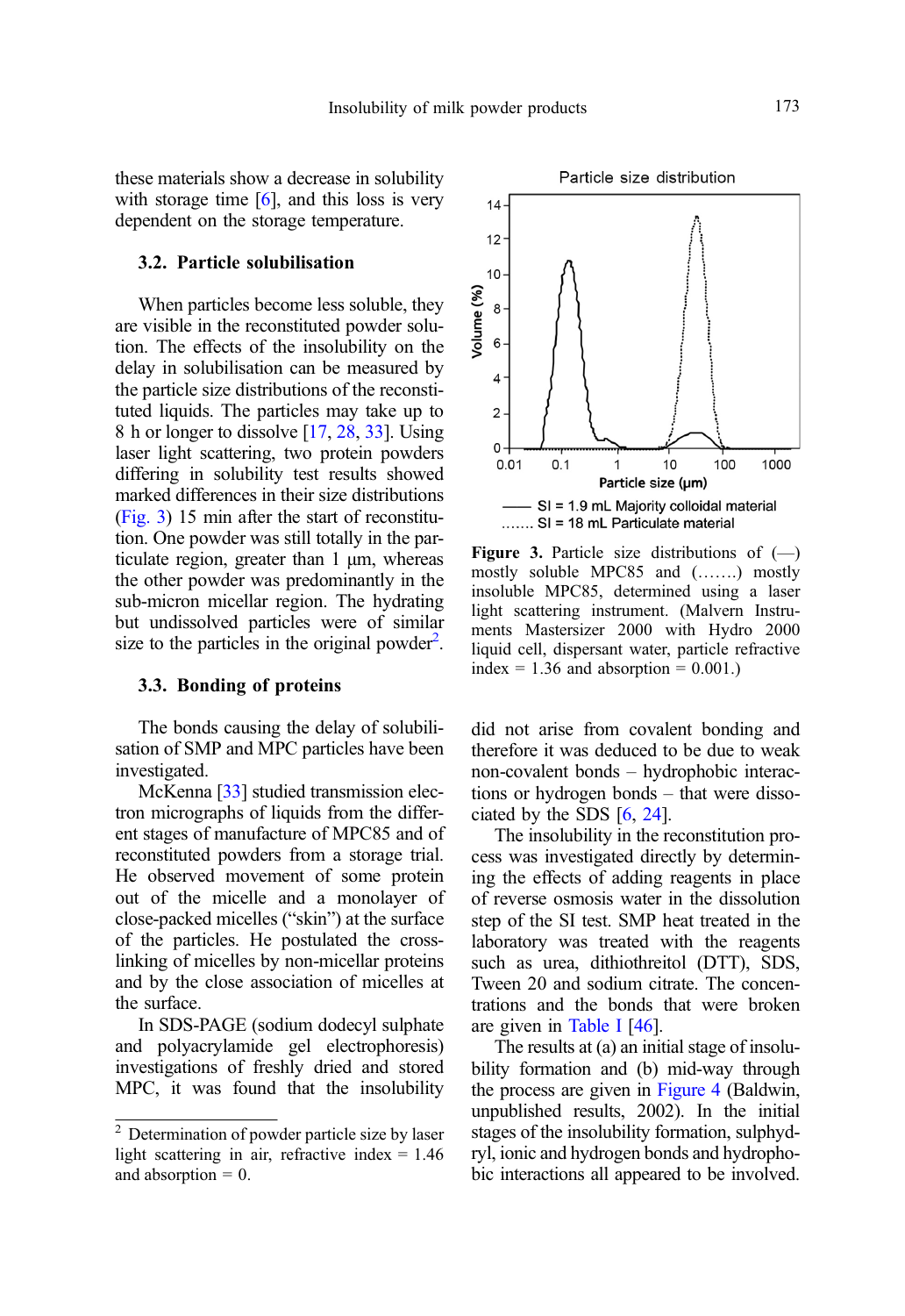| Reagent    | Concentration                   | Bond broken           |  |
|------------|---------------------------------|-----------------------|--|
| Urea       | 3 mol $\cdot L^{-1}$            | Hydrogen <sup>a</sup> |  |
| <b>DTT</b> | $0.01 \text{ mol} \cdot L^{-1}$ | Sulphydryl            |  |
| <b>SDS</b> | 0.1 g·100 g <sup>-1</sup>       | Hydrophobic (HP)      |  |
|            |                                 | (charge)              |  |
| Tween 20   | $0.45$ g·100 g <sup>-1</sup>    | Hydrophobic (HP)      |  |
|            |                                 | (non-ionic)           |  |
| Citrate    | $0.02$ mol·L <sup>-1</sup>      | Ionic                 |  |

<span id="page-5-0"></span>Table I. List of reagents and bonds disrupted by the reagents.

<sup>a</sup> Also weakens hydrophobic interactions.

With the insolubility reaction well underway, the quantity of sediment appeared to be mostly dominated by ionic and hydrogen bonds. The solubility test study and the PAGE studies showed differences in the effectiveness of SDS. This probably arose from the difference in the concentration of the SDS (concentration SI test, 0.1  $g \cdot 100 \ g^{-1}$ ; concentration PAGE studies, 10  $\text{g} \cdot 100 \text{ g}^{-1}$ ).

A large amount of water is associated with the micelle; it could be physically trapped or it could be loosely bound. The ratio of water to protein at the point of maximum rate of formation of insolubility is approximately mass water: mass protein  $= 1:1$ . This is equivalent to a molar ratio of 15 water molecules per amino acid residue. As water is withdrawn during dehydration, the hydration will be reduced and the orientation of the various amino groups and the configuration of the looped protein will be altered [[13](#page-9-0)]. The optimum arrangement will also be affected by the ionic charges arising from the concentration of the mineral ions. As the water concentration is reduced further, the proteins will become less plasticised and will not be able to reorientate as quickly, and the rates of formation of insolubility will become increasingly slower. These concentration effects explain the greater stability at high and low moisture contents.

The degree of plasticisation of proteins by solvents depends on the moisture content and the temperature of the material. For a number of proteins, the protein molecule will rearrange more rapidly at temperatures above 230 K. Gregory [\[19\]](#page-9-0) has presented a comprehensive review of the plasticisation of proteins by solvents. To explain the results from a number of instrumental techniques, a model was developed in which some regions of the protein structure are rigid and others are more flexible and primarily involved in the conformational change.

Rearrangement of protein conformations to more hydrophobic forms is likely to be at the heart of the casein protein insolubility phenomenon. Changes in the conformation of some individual proteins during dehydration have been demonstrated by a number of workers using Fourier transform infrared (FTIR) analysis [\[2](#page-8-0), [39](#page-10-0)]. For instance, α-casein changed from an arrangement in solution that was unstructured to an arrangement in powder that had elements of β-sheet structure [\[39](#page-10-0)].

#### 3.4. Role of lactose

As a consequence of the increased protein content of MPCs, their lactose content is greatly reduced relative to that of SMP ([Tab. II\)](#page-6-0). The role of sugars in the drying process has been investigated in studies of the lyophilisation (freeze drying) of individual proteins. It has been demonstrated that carbohydrate has a role during dehydration in maintaining the native structure of the protein [\[1](#page-8-0), [2](#page-8-0), [39\]](#page-10-0). It has been suggested that the sugars can hydrogen bond to the dried protein in place of the water molecules that are lost as the polar hydration shell is removed.

From these insights, it can be deduced that, in milk products such as SMP and WMP, lactose has a role in the prevention of protein interactions, both by acting as a mechanical spacer and by hydrogen bonding to the protein chain. In addition, being hydrophilic, lactose can act as a pathway for moisture transfer within the micelle in the rehydration process.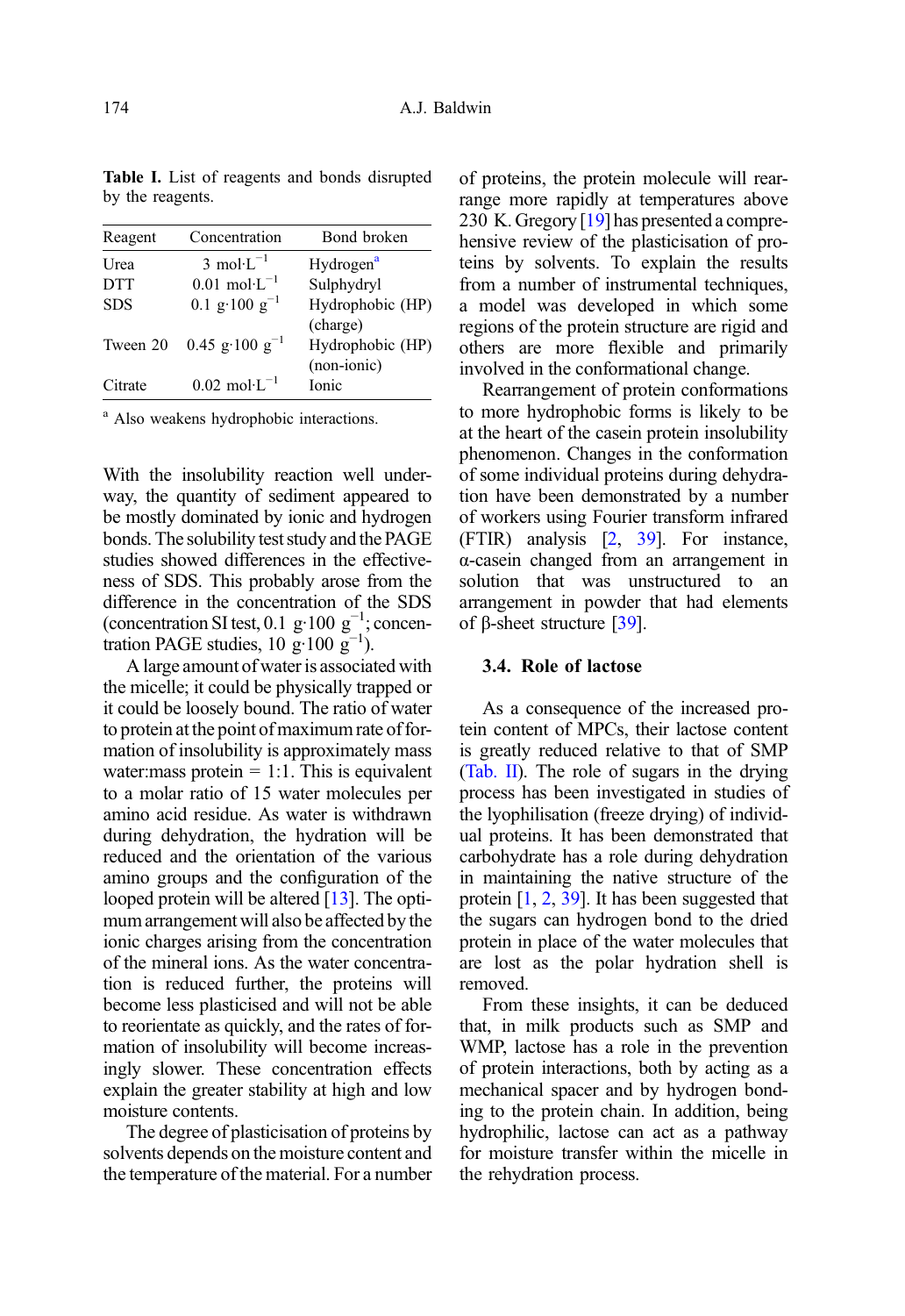<span id="page-6-0"></span>

Figure 4. Effect of reagents on SI sediment. Material: SMP, moisture content 19%. (a) Heat treatment at 30 °C for 15 min. (b) Heat treatment at 30 °C for 2.0 h. HP = Hydrophobic. Reduced length of bar indicates more effect of reagent.

#### 4. MODIFICATION OF COMPOSITION AND THE ROLE OF MINERAL IONS

High protein powders are manufactured by ultrafiltration (UF), which results in an increase in protein and a decrease in lactose and calcium in the retentate (on a protein basis). The solubility of MPCs in cold water is low, but the solubility of high protein powders can be improved by producing modified products with changed mineral composition. One process is to take UF retentate and, using an ion exchange column, to exchange sodium for calcium [[34](#page-10-0)].

The products from this treatment are more viscous than untreated products, and this requires an adjustment of the evaporator conditions and a reduction in the total solids of the concentrate at drying. The products are some of the way to exhibiting the behaviour of sodium caseinate, in which the proteins are in a suspension of individual molecules rather than in a micelle.

Another approach to changing the mineral composition is to add salt (NaCl) to the concentrate prior to spray drying [\[35\]](#page-10-0). These processes result in improved solubility and

Table II. Typical compositions of protein products on a dry matter basis.

| Component                           |      | SMP MPC70 MPC85 |      |
|-------------------------------------|------|-----------------|------|
| Protein $(g \cdot 100 g^{-1})$      | 37.0 | 73.0            | 89.0 |
| Ash $(g \cdot 100 g^{-1})$          | 8.5  | 79              | 7.5  |
| Lactose $(g \cdot 100 g^{-1})$      | 53.0 | 17.0            | 2.3  |
| Calcium                             | 89.0 | 69.0            | 65.0 |
| (mmol·100 g protein <sup>-1</sup> ) |      |                 |      |

also improved stability of the solubility of the product during prolonged storage.

A number of studies on the roles of calcium and phosphate in the casein micelle have been conducted. Reduction of calcium by dialysis (against EDTA) resulted in an increase in casein in the serum compared with the micelles. However, large micelles were still observed [\[20](#page-9-0)] and the size distribution of the micelles was claimed to be hardly affected. It can be deduced that the binding forces within the micelle are reduced as the colloidal calcium is reduced.

There have been a number of studies on the effects of the addition of NaCl to milk, concentrated milk and micellar casein. With the addition of NaCl, the hydration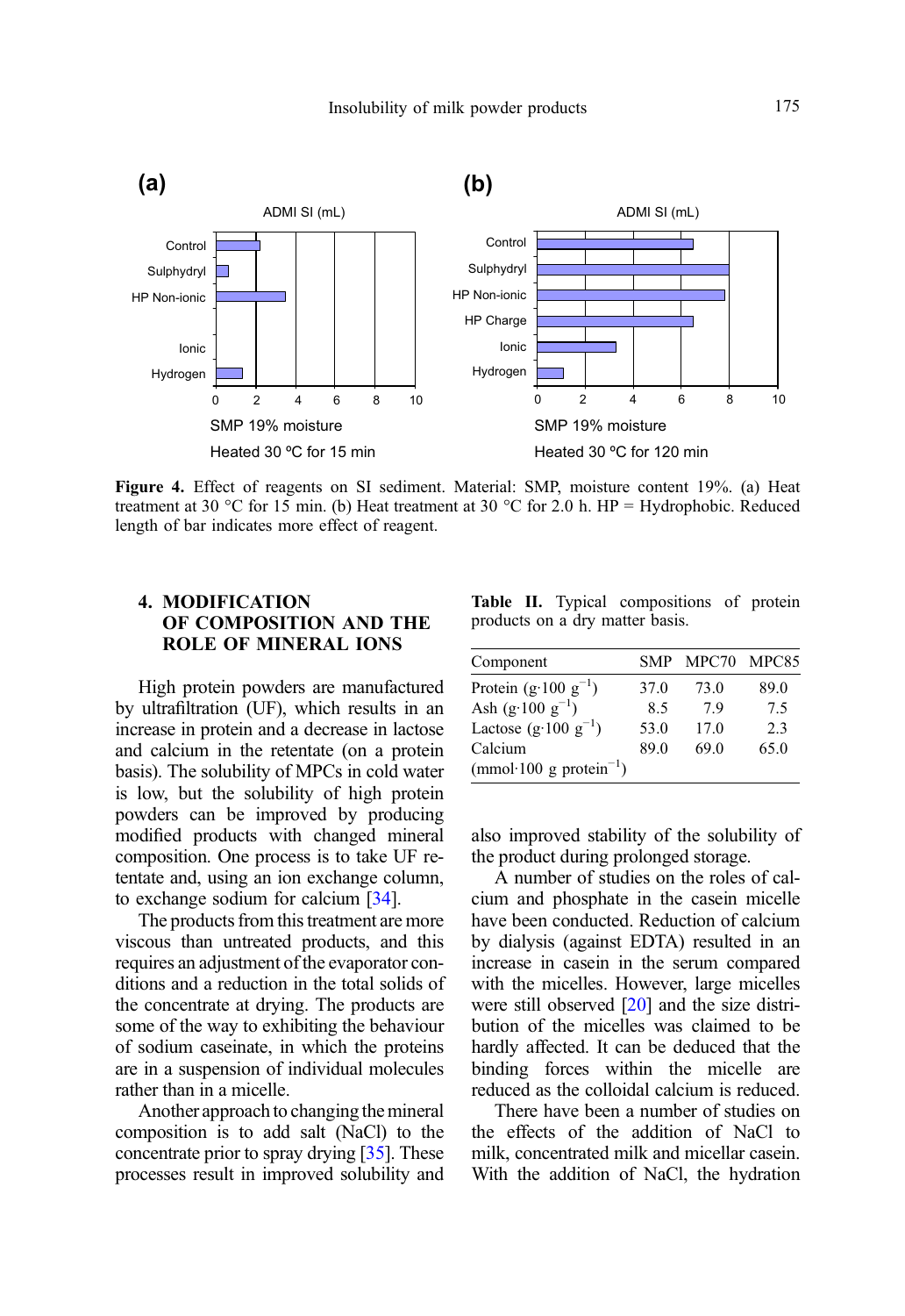at 4 °C of the micellar casein was found to increase from 200 to 220 g H<sub>2</sub>O·g protein<sup>-1</sup> [\[21](#page-9-0)] and the voluminosity at 30  $\degree$ C was found to increase from 3.26 to 3.40 mL·g<sup>-1</sup> [\[44\]](#page-10-0).

Addition of sodium to milk has effects on the distribution of mineral ions. Aoki et al. [\[7](#page-8-0)] studied the effects of NaCl (0.1 and  $0.3 \text{ mol} \cdot \text{L}^{-1}$ ) on skim milks and casein micelle dispersions made from centrifuged casein micelles redispersed in simulated milk ultrafiltrates. The addition of NaCl resulted in an increase in soluble calcium and inorganic phosphate. It also resulted in a decrease in the proportion of casein in the micelle fraction, as observed by gel chromatography (in the presence of urea), indicating that the addition of NaCl loosened the structure of the casein micelles.

Gaucheron et al. [\[18\]](#page-9-0) observed, using concentrated native casein micelle suspensions, very pronounced increases in  $Ca^{2+}$ and  $Mg^{2+}$  in the aqueous phase with the addition of NaCl. The inorganic phosphorus also increased, but to a much lesser extent, leading to an increase in the molar ratio of solubilised calcium to inorganic phosphorus. Similar increases in calcium and inorganic phosphorus in the soluble phase with the addition of NaCl (up to 0.6 mol⋅L<sup>-1</sup>) were observed with  $2 \times$  concentrated milks [\[26\]](#page-9-0). The zeta potential decreased markedly, but the average casein micelle size remained unchanged.

The effect of the addition of sodium depends on where in the process it is added. NaCl is more effective if it is included in the concentrate and dried with the milk solution [\[42](#page-10-0)]. It can be deduced that NaCl is most effective when it alters the binding forces within the micelle during drying.

#### 5. PROTEIN INSOLUBILITY **MECHANISM**

The insolubility reaction may arise at the particle surface, between the micelles or at the scale of the protein molecules. Further work is required to elucidate the mechanism. What is clear is that the ionic environment plays a part in the development of insolubility in casein both in drying and in storage. It is possible that the effect on the protein arises from changes in the orientation of the κ-casein, primarily located at the micelle surface; in unaltered milk, these molecules stabilise the micelles and prevent aggregation. This explanation is in accord with the observed behaviour of the reconstituted particles that absorb water, but the casein micelles dissolve only slowly.

#### 6. IMPLICATIONS FOR DRYING

The relative rates of development of insolubility, as shown in [Figure 2](#page-3-0), have determined the ways in which spray drying has been adapted to the drying of milk powder products:

- (a) Drying is done using co-current spray driers, despite countercurrent driers being more energy efficient. The rapid reduction in the drying air temperature, when the air is mixed with the spray of concentrate, results in lower temperatures during the drying process.
- (b) A minimum residence time while the particles are traversing the moisture content zone from 40 to 15  $g$ ·100 g product−<sup>1</sup> .
- (c) Withdrawing powder out of the spray drier at an elevated moisture content, as when secondary drying is employed, allows higher humidity and lower air and particle temperatures in the chamber.
- (d) Fluid bed secondary driers can run at moderate temperatures without detriment to the powder.
- (e) Fine particles from the spray drier and the fluid bed drier can be returned to the atomisation zone for agglomeration, as the dry powder is resistant to heat.

The behaviour of the casein proteins also places restrictions on the types of driers that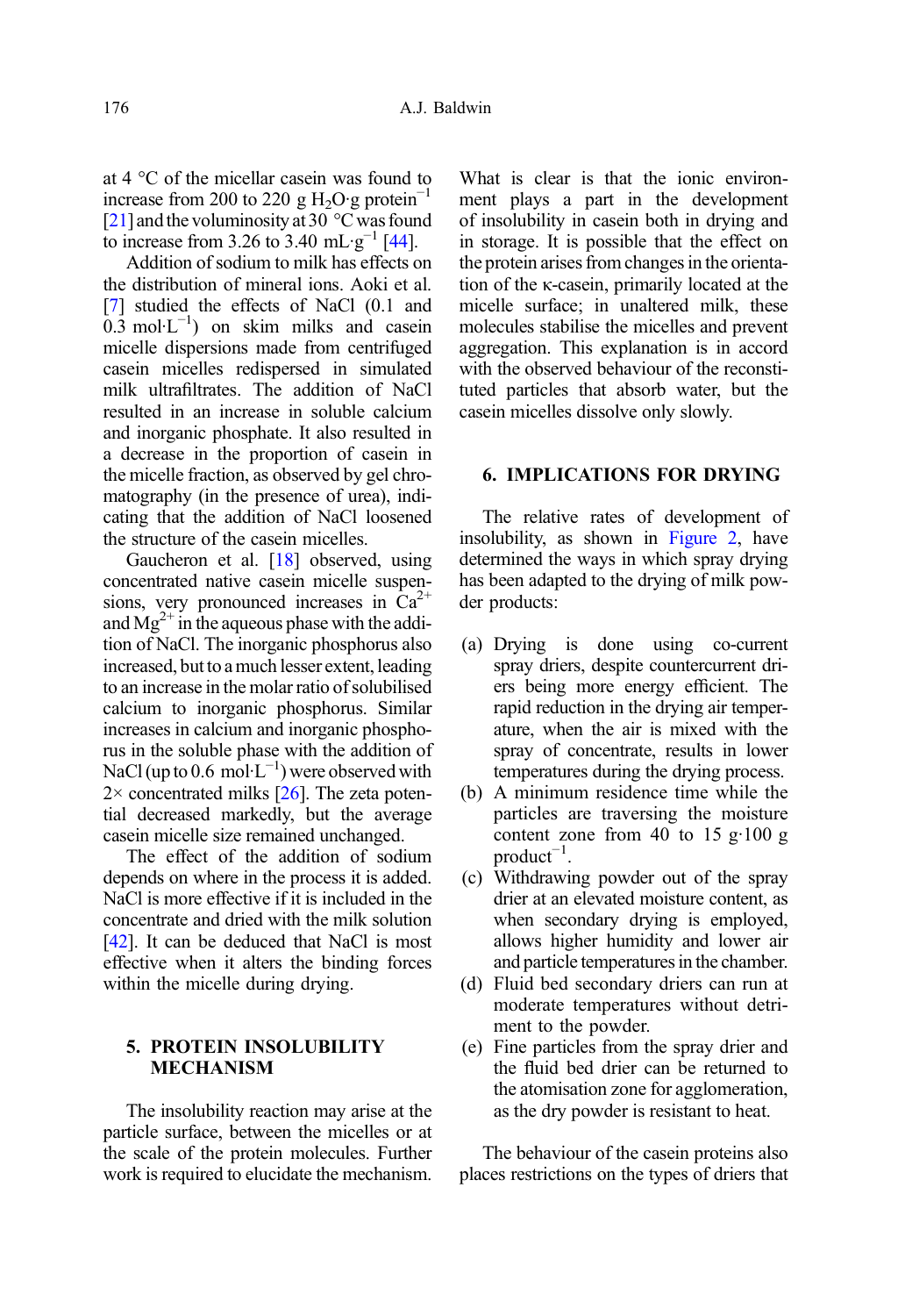<span id="page-8-0"></span>can be used successfully for producing milk powder. It is difficult to produce powders with acceptable solubility from driers that operate at higher temperatures, such as drum driers and driers operating with superheated steam.

Products made with reduced calcium contents require different processing conditions from standard products, and these conditions may need to be optimised as energy costs increase and waste management issues receive increased attention.

#### 7. CONCLUSIONS

The marked differences in the sensitivity to drying of MPC85, MPC70 and SMP arise from the very marked differences in the concentration of lactose, which can act within the micelles both as a spacer and as a hydrogen-bonding species.

The mechanism of insolubility development in the casein protein in milk products has not been fully explained. It is likely to arise from changes in the conformation of the protein molecules to more hydrophobic forms. As well as heat and time of exposure, the extent of the changes is influenced by the ionic environment and by the presence of lactose. Studies utilising individual caseins, or mathematical modelling, may be needed to elucidate the roles of the various components free from the complexities of the milk micelle structure.

Manipulation of the drying conditions and manipulation of the composition can be used to probe the insolubility phenomenon in milk powder products. Information on a number of aspects – the dehydration process, product physical and chemical properties, solubility measurements, instrumental measurements and transmission electron microscopy – is required to give a complete picture of the phenomenon. Both the changes occurring in the drying process and the changes observed in the dry powder during storage require further study. Great care needs to be taken to avoid correlating phenomena that are not necessarily causally associated.

Acknowledgements: I wish to acknowledge the support of the Fonterra Research Centre and the work of colleagues S. Anema, V. Bhaskar, A. Carr, A. Fletcher, J. Harper, P. Havea, Y. Hemar, R. Hunter, D. Love, D. Newstead, A. MacGibbon, A. McKenna, D. Otter, S. Ram, A. Rogers, C. Thompson and G. Truong on protein solubility over a number of years.

#### **REFERENCES**

- [1] Allison S.D., Chang B., Randolph T.W., Carpenter J.F., Hydrogen bonding between sugar and protein is responsible for inhibition of dehydration-induced protein unfolding, Arch. Biochem. Biophys. 365 (1999) 289–298.
- [2] Allison S.D., Dong A., Carpenter J.F., Counteracting effects of thiocyanate and sucrose on chymotrypsinogen secondary structure and aggregation during freezing, drying, and rehydration, Biophys. J. 71 (1996) 2022–2032.
- [3] American Dry Milk Institute, Determination of solubility index, in: Bulletin 916 (Revised), Standards for Grades of Dry Milks Including Methods of Analysis, American Dry Milk Institute Inc., Chicago, Illinois, USA, 1971, pp. 26–27.
- [4] Aneja R.P., Equipment for recombination, in: Recombination of Milk and Milk Products, Alexandria, Egypt, 12–16 November 1988, Special Issue 9001, Int. Dairy Fed., Brussels, Belgium, 1988, pp. 186–195.
- [5] Anema S.G., Li Y., Re-equilibration of the minerals in skim milk during reconstitution, Milchwissenschaft 58 (2003) 174–178.
- [6] Anema S.G., Pinder D.N., Hunter R.J., Hemar Y., Effects of storage temperature on the solubility of milk protein concentrate (MPC85), Food Hydrocoll. 20 (2006) 386–393.
- [7] Aoki T., Umeda T., Nakano T., Effect of sodium chloride on the properties of casein micelles, Milchwissenschaft 54 (1999) 91–93.
- [8] Baldwin A., Pearce D., Milk powder, in: Onwulata C. (Ed.), Encapsulated and Powdered Foods, Taylor & Francis, Boca Raton, Florida, USA, 2005, pp. 387–433.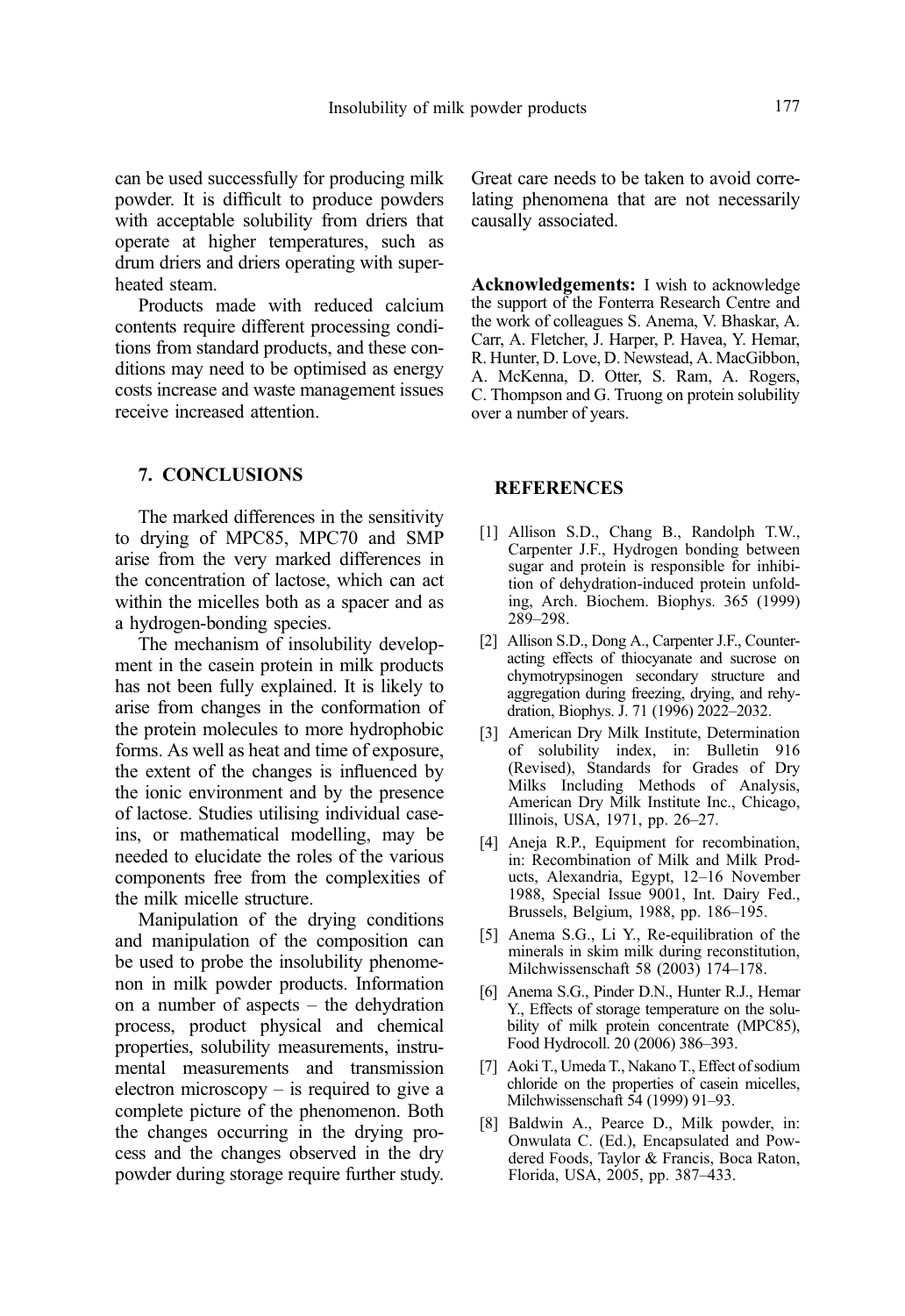- <span id="page-9-0"></span>[9] Baldwin A.J., Truong G.N.T., Development of insolubility in dehydration of dairy milk powders, Food Bioprod. Process. 85 (C3) (2007) 202–208.
- [10] Cho Y., Singh H., Creamer L.K., Heatinduced interactions of β-lactoglobulin A and κ-casein B in a model system, J. Dairy Res. 70 (2003) 61–71.
- [11] Creighton T.E., Proteins: Structures and Molecular Principles, W.H. Freeman and Co., New York, USA, 1984, pp. 139–152.
- [12] de Kruif C.G., Holt C., Casein micelle structure, functions and interactions, in: Fox P.F., McSweeney P.L.H. (Eds.), Advanced Dairy Chemistry. 1. Proteins, Part A, 3rd edn., Kluwer Academic/Plenum Publishers, New York, USA, 2003, pp. 233– 276.
- [13] Edsall J.T., McKenzie H.A., Water and proteins. II. The location and dynamics of water in protein systems and its relation to their stability and properties, Adv. Biophys. 16 (1983) 53–183.
- [14] Eino M., The manufacture of recombined condensed milk, in: Recombination of Milk and Milk Products, Alexandria, Egypt, 12–16 November 1988, Special Issue 9001, Int. Dairy Fed., Brussels, Belgium, 1990, pp. 351–363.
- [15] Ellis J.R., Prillig E.B., Amann A.H., Tablet coating, in: Lachman L., Lieberman H.A., Karig J.L. (Eds.), The Theory and Practice of Industrial Pharmacy, 2nd edn., Lea & Febiger, Philadelphia, Pennsylvania, USA, 1976, pp. 359–388.
- [16] Fox P.F., Brodkorb A., The casein micelle: historical aspects, current concepts and significance, Int. Dairy J. 18 (2008) 677–684.
- [17] Gaiani C., Schuck P., Scher J., Desobry S., Banon S., Dairy powder rehydration: influence of protein state, incorporation mode, and agglomeration, J. Dairy Sci. 90 (2007) 570–581.
- [18] Gaucheron F., Le Graet Y., Briard V., Effect of NaCl addition on the mineral equilibrium of concentrated and acidified casein micelles, Milchwissenschaft 55 (2000) 82–86.
- [19] Gregory R.B., Protein hydration and glass transitions, in: Reid D.S. (Ed.), The Properties of Water in Foods ISOPOW 6, Blackie Academic & Professional, London, UK, 1998, pp. 57–99.
- [20] Griffin M.C.A., Lyster R.L.J., Price J.C., The disaggregation of calcium-depleted

casein micelles, Eur. J. Biochem. 174 (1988) 339–343.

- [21] Grufferty M.B., Fox P.F., Effect of added NaCl on some physicochemical properties of milk, Ir. J. Food Sci. Technol. 9 (1985) 1–9.
- [22] Hall C.W., Hedrick T.I., Drying of Milk and Milk Products, 2nd edn., AVI Publishing Co. Inc., Westport, Connecticut, USA, 1971, pp. 103–105, 215–216.
- [23] Harland H.A., Coulter S.T., Jenness R., The effect of the various steps in the manufacture on the extent of serum protein denaturation in nonfat dry milk solids, J. Dairy Sci. 35 (1952) 363–368.
- [24] Havea P., Protein interactions in milk protein concentrate powders, Int. Dairy J. 16 (2006) 415–422.
- [25] Horne D.S., Casein interactions: casting light on the black boxes, the structure in dairy products, Int. Dairy J. 8 (1998) 171–177.
- [26] Huppertz T., Fox P.F., Effect of NaCl on some physico-chemical properties of concentrated bovine milk, Int. Dairy J. 16 (2006) 1142–1148.
- [27] International Dairy Federation, Dried milk and dried milk products – determination of insolubility index, IDF Standard 129, Int. Dairy Fed., Brussels, Belgium, 2005.
- [28] Jeantet R., Schuck P., Six T., Andre C., Delaplace G., The influence of stirring speed, temperature and solid concentration on the rehydration time of micellar casein powder, Dairy Sci. Technol., DOI: 10.1051/ dst/2009043.
- [29] Kudo N., Hols G., van Mil P.J.J.M., The insolubility index of moist skim milk powder: influence of the temperature of the secondary drying air, Neth. Milk Dairy J. 44 (1990) 89–98.
- [30] Kunz I.D., The physical properties of water associated with biomacromolecules, in: Duckworth R.B. (Ed.), Water Relations of Foods, Academic Press, London, UK, 1974, pp. 93–109.
- [31] Lampitt L.H., Bushill J.H., The physicochemical constitution of milk powder, Analyst 56 (1931) 778–794.
- [32] Martin G.J.O., Williams R.P.W., Dunstan D.E., Comparison of casein micelles in raw and reconstituted skim milk, J. Dairy Sci. 90 (2007) 4543–4551.
- [33] McKenna A.B., Effects of processing and storage on the reconstitution properties of whole milk and ultrafiltered skim milk